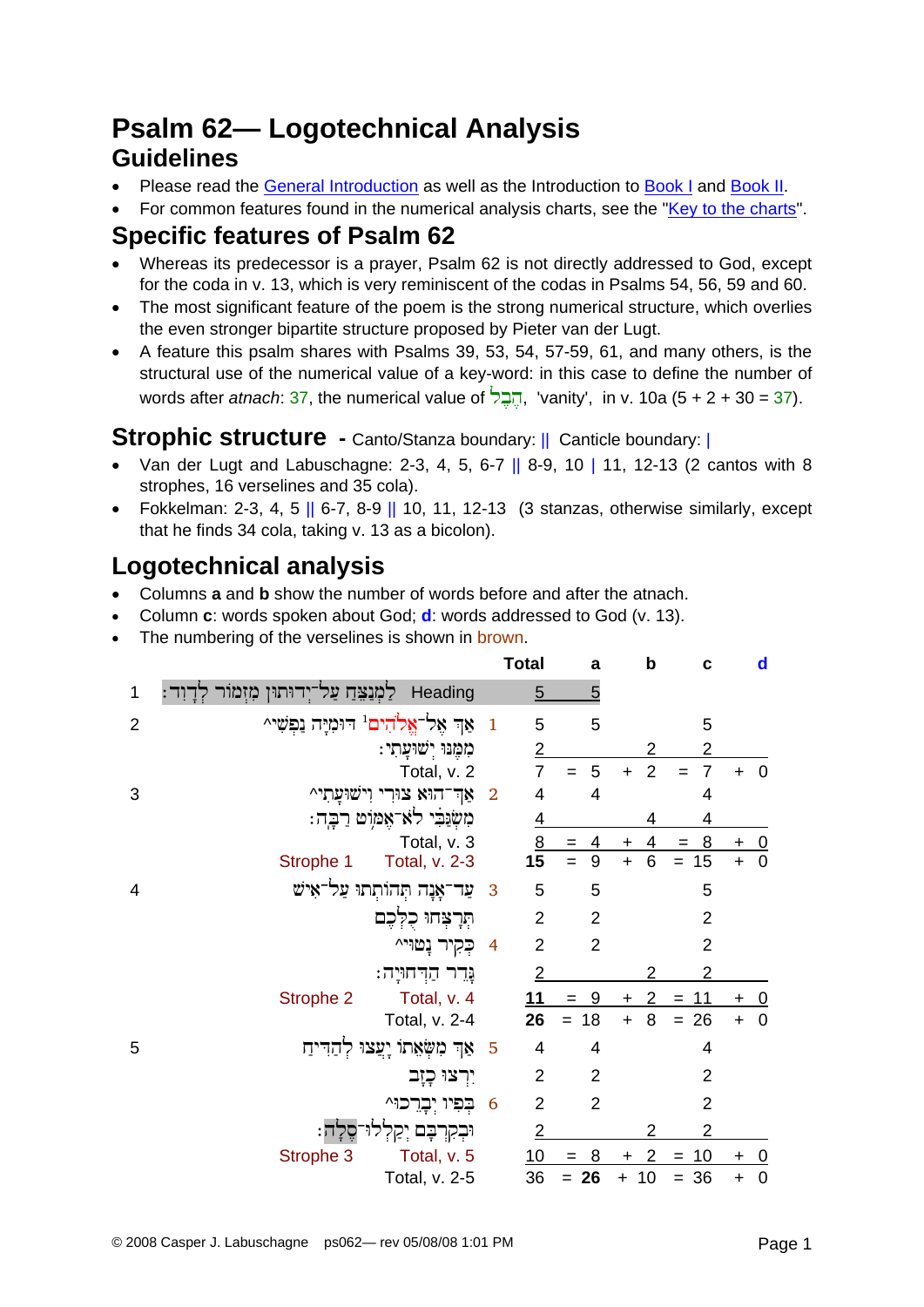| 6              |                           |                                                                         | אַך לֵאלֹהִים <sup>2</sup> דוֹמִי נַפִּשִׁי^ | 7  | 4              | 4                                     |                         | 4                  |                                               |                          |
|----------------|---------------------------|-------------------------------------------------------------------------|----------------------------------------------|----|----------------|---------------------------------------|-------------------------|--------------------|-----------------------------------------------|--------------------------|
|                |                           |                                                                         | כִּי־מִמֶּנוּ תִּקְוָתִי:                    |    | $\overline{3}$ |                                       | 3                       | 3                  |                                               |                          |
|                |                           |                                                                         | Total, v. 5-6                                |    | 17             | $= 12$                                | 5<br>$+$                | 17<br>$=$          | $+ 0$                                         |                          |
| $\overline{7}$ |                           |                                                                         | אַד־הוּא צוּרִי וְישׁוּעַתִי^                | 8  | 4              | 4                                     |                         | 4                  |                                               |                          |
|                |                           |                                                                         | מִשְׂנֵּבִי לֹא אֶמּוֹט:                     |    | $\overline{3}$ |                                       | 3                       | 3                  |                                               |                          |
|                |                           | Strophe 4                                                               | Total, v. 6-7                                |    | 14             | $= 8$                                 | 6<br>$\ddot{}$          | $= 14$             | +                                             | $\overline{0}$           |
|                |                           | <b>Canto I</b>                                                          | <b>Total, v. 2-7</b>                         |    | 50             | $= 34$                                | $+ 16$                  | 50<br>$=$          | $\ddot{}$                                     | $\overline{0}$           |
|                |                           |                                                                         |                                              |    |                |                                       |                         |                    |                                               |                          |
|                |                           | 8 Mid. words: 54+2+54^ פְּל־אֱלֹדְיִם <sup>3</sup> יִשְׁעִי וּכְבוֹדִיי |                                              | 9  | 4              | $\overline{4}$                        |                         | 4                  |                                               |                          |
|                |                           | צוּר־עָיִי כְּמַחִסִי בֵאלֹהִים 21+1+17 Mid. colon: 17+1+17             |                                              |    | <u>4</u>       |                                       | 4                       | 4                  |                                               |                          |
|                | Meaningful centre (v. 8b) |                                                                         | Total, v. 8                                  |    | 8              | 4<br>$=$                              | 4<br>$\ddot{}$          | 8                  | ÷                                             | $\overline{0}$           |
| 9              |                           |                                                                         | בִּטְחוּ בוֹ בְכָל־עֵת עָם                   | 10 | 5              | 5                                     |                         | 5                  |                                               |                          |
|                |                           |                                                                         | שִׁפְּכוּ־לְפָּנָיו לְבַבְכֶם^               |    | 3              | 3                                     |                         | 3                  |                                               |                          |
|                |                           |                                                                         | אַלֹהִים ֿ מַחֲסֶה־לְנוּ סֶלְה:              |    | $\overline{3}$ |                                       | 3                       | 3                  |                                               |                          |
|                |                           |                                                                         | Total, v. 9                                  |    | 11             | 8<br>$=$                              | 3<br>$\ddagger$         | $= 11$             | +                                             | <u>_0</u>                |
|                |                           | Strophe 5                                                               | <b>Total, v. 8-9</b>                         |    | 19             | $= 12$                                | $+$<br>$\overline{7}$   | $= 19$             | $+$ 0                                         |                          |
|                |                           |                                                                         | Total, v. 7-9                                |    |                | $26 = 16$                             | $+ 10$                  | $= 26$             | $+ 0$                                         |                          |
|                |                           |                                                                         | Total, v. 2-9                                |    | 69             | $= 46$                                | $+23$                   | 69<br>$=$          | $\ddot{}$                                     | $\mathbf 0$              |
| 10             | 37 = 1ֶהֶבֶל              |                                                                         | <u>הָבְל</u><br>া४                           | 11 | 4              | 4                                     |                         | 4                  |                                               |                          |
|                | $(5 + 2 + 30)$            |                                                                         | <u>כזב בני</u>                               |    | 3              | 3                                     |                         | 3                  |                                               |                          |
|                | Middle words of vs. 6-13  |                                                                         | במאזנים לַעֲלות^                             | 12 | $\overline{2}$ | $\overline{2}$                        |                         | $\overline{2}$     |                                               |                          |
|                | $(74 = 34 + 6 + 34)$      |                                                                         | הֵמָּה מֵהֵבֵל יָחַד:                        |    | $\overline{3}$ |                                       | 3                       | 3                  |                                               |                          |
|                |                           | Strophe 6                                                               | Total, v. 10                                 |    | 12             | 9<br>Ξ.                               | 3<br>÷                  | 12<br>$=$          | ÷.                                            | $\overline{\phantom{0}}$ |
|                |                           | <b>Canticle II.1</b>                                                    | <b>Total, v. 8-10</b>                        |    | 31             | $= 21$                                | $+ 10$                  | $= 31$             | $\ddot{}$                                     | $\overline{\mathbf{0}}$  |
| 11             |                           |                                                                         | אל־תִּבְטְחוּ בִעֹשׁק                        | 13 | 3              | 3                                     |                         | 3                  |                                               |                          |
|                |                           |                                                                         | ובגזל אל־תהבלוּ                              |    | 3              | 3                                     |                         | 3                  |                                               |                          |
|                |                           |                                                                         | חיל כי־ינוּב^                                | 14 | 3              | 3                                     |                         | 3                  |                                               |                          |
|                |                           |                                                                         | אַל־תַּשִׁיתוּ לֵב:                          |    | $\overline{3}$ |                                       | 3                       | 3                  |                                               |                          |
|                |                           | Strophe 7                                                               | Total, v. 11                                 |    | 12             | <u>9</u>                              | $\overline{3}$<br>$\pm$ | <u>12</u>          | ÷                                             | $\overline{\mathbf{0}}$  |
|                |                           |                                                                         | Total, v. 10-11                              |    | 24             | Ξ<br>$= 18$                           | 6<br>$\ddot{}$          | $\equiv$<br>$= 24$ | ÷                                             | $\boldsymbol{0}$         |
| 12             |                           |                                                                         | אַחַת דִּבֵּר אֱלֹהִים <sup>6</sup>          | 15 | 3              | 3                                     |                         | 3                  |                                               |                          |
|                |                           |                                                                         |                                              |    | 3              | 3                                     |                         | 3                  |                                               |                          |
|                |                           |                                                                         | שִׁתַּיִם־זוּ שַׁמַעִתִּי^                   |    |                |                                       |                         |                    |                                               |                          |
|                |                           |                                                                         | ּכִּי עֹז לֵאלֹהִים <sup>7</sup> :           |    | $\overline{3}$ |                                       | 3                       | 3                  |                                               |                          |
|                |                           |                                                                         | Total, v. 8-12                               |    | 52             | $= 36$                                | $+ 16$                  | $= 52$             | +                                             | $\overline{0}$           |
|                |                           |                                                                         | Total, v. 2-12                               |    | 102            | $= 70$                                |                         | $+ 32 = 102$       | $\ddot{}$                                     | $\pmb{0}$                |
| 13             | <b>Coda</b>               |                                                                         | וּלְדְ־אֲדֹנֵי חֵסֶד^                        | 16 | 3              | 3                                     |                         |                    |                                               | 3                        |
|                |                           |                                                                         | אַתַּה תִשָּׁלֵם                             |    | 3              |                                       | 3                       |                    |                                               | 3                        |
|                |                           |                                                                         | לאיש כמעשהו:                                 |    |                |                                       | $\overline{2}$          |                    |                                               | $\overline{2}$           |
|                |                           |                                                                         | Total, v. 13                                 |    | 8              | 3<br>Ξ                                | 5<br>÷                  | $\bf{0}$<br>Ξ      | ÷                                             | $\overline{\mathbf{8}}$  |
|                |                           |                                                                         | Strophe 8 Total, v. 12-13                    |    | 17             | $\boldsymbol{9}$<br>$\qquad \qquad =$ | 8<br>$\ddot{}$          | $= 9$              | $\ddot{}$                                     | $\overline{8}$           |
|                |                           | <b>Canticle II.2</b>                                                    | <b>Total, v. 11-13</b>                       |    | <u> 29</u>     | 18<br>$=$                             | 11<br>$+$               | 21<br>$=$          | $\ddot{}$                                     | $\overline{8}$           |
|                |                           | <b>Canto II</b>                                                         | <b>Total, v. 8-13</b>                        |    | 60             | $= 39$                                | $+21$                   | $= 52$             | $\ddot{}$                                     | $\frac{8}{2}$            |
|                |                           |                                                                         | Total, v. 6-13<br>Total, v. 2-9 + 12-13      |    | 74<br>86       | $= 47$<br>$= 55$                      | $+27$<br>$+31$          | $= 66$<br>$= 78$   | $\ddot{}$<br>$\begin{array}{c} + \end{array}$ | $\frac{8}{1}$            |
|                |                           |                                                                         | Total, v. 2-13                               |    | 110            | $= 73$                                | $+37$                   | $= 102$            | $\ddot{}$                                     | $\frac{8}{8}$            |
|                |                           |                                                                         | With the heading, v. 1-13                    |    | <u>115</u>     | $= 78$                                | $+37$                   |                    |                                               |                          |
|                |                           |                                                                         | 1-13 .v. 1-13 סֵלֶה With                     |    | 117            | $= 78$                                | $+39$                   |                    |                                               |                          |
|                |                           |                                                                         |                                              |    |                |                                       |                         |                    |                                               |                          |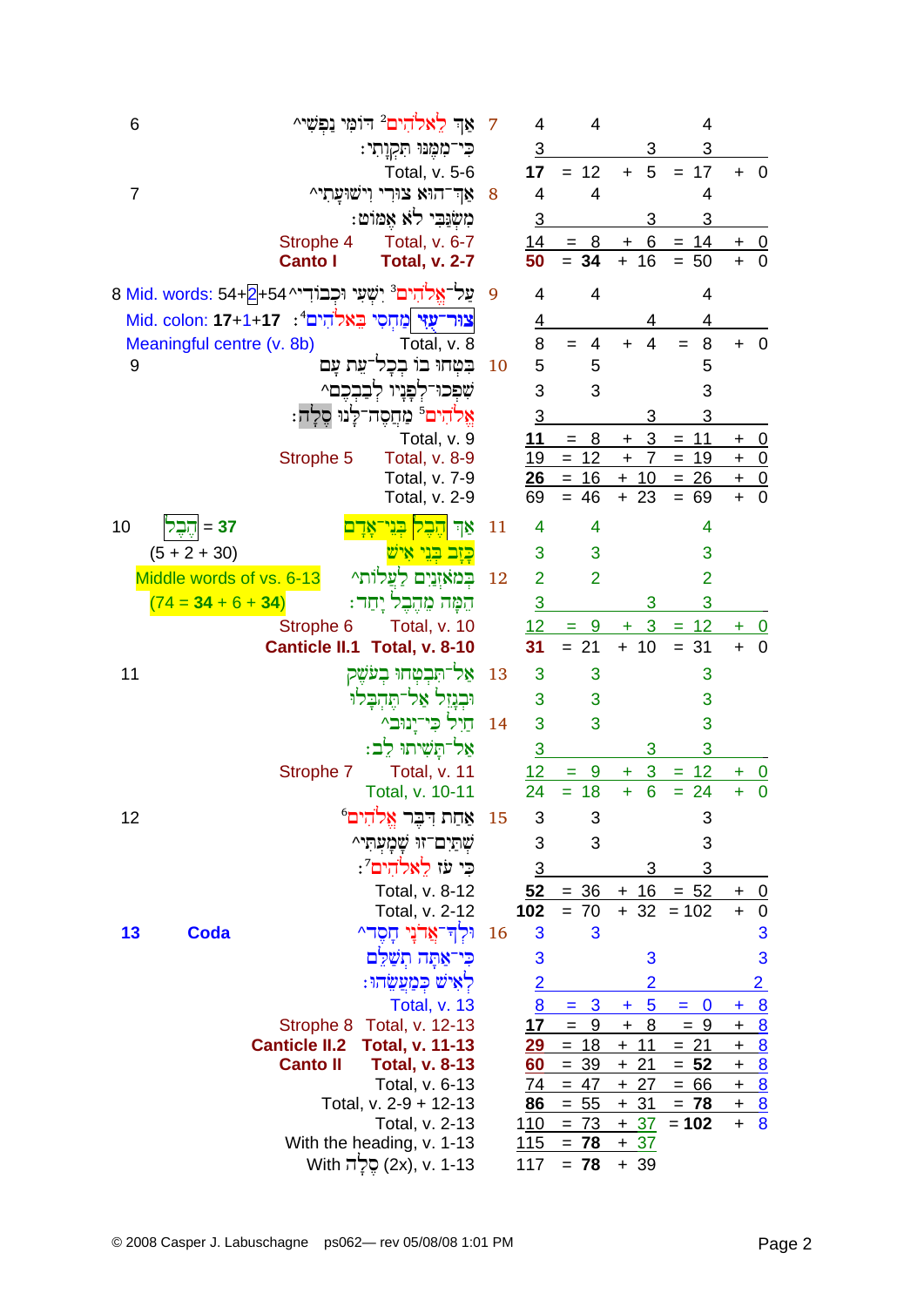### **Observations**

1. In terms of the 110 words of the poem the arithmetic centre is constituted by the two words יצור־עָיִי, 'my rock of refuge', in v. 8b (110 = 54 + 2 + 54). It falls precisely within the middle colon, flanked by **17** cola on either side  $(35 = 17 + 1 + 17)$ , which is obviously the meaningful centre:

#### My rock of refuge, my shelter is God!

The pivotal position of  $v$ . 8b is reinforced by the fact that the middle occurrence of the **7** instances of £yih»lÈ' is situated exactly within the meaningful centre. See the General Introduction, "Special devices to highlight the meaningful centre".

As observed by Van der Lugt, on word level, the 6 middle words, significantly flanked by **52** (2 x **26**) words on either side, are also meaningful (110 = **52** + 6 + **52**):

### יִשְׁעִי וּכִבוֹדִי צוּר־עָזִי מַחִסִי בֵּאלֹהִים

#### my safety and my honour, my rock of refuge, my shelter is in God.

2. In terms of the two divine name numbers, the numerical structure of vs. 2-9 + 12-13 is very significant, because of its strong pattern: **26** + **17** + **26** + **17**, which overlies the strophic structure; note also the skilfully contrived division of the divine name number **26** into its two component parts, **15** (YH) and **11** (WH), not only in vs. 2-4, but also in vs. 7-9 (cf. [Psalm 63](http://www.labuschagne.nl/ps063.pdf)):

| vs. 2-4   | 26 words, with 15 (YH) in vs. 2-3 and 11 (WH) in v. 4 |
|-----------|-------------------------------------------------------|
| vs. 5-6   | <b>17</b> words                                       |
| vs. 7-9   | 26 words, with 15 (YH) in vs. 7-8 and 11 (WH) in v. 9 |
| vs. 12-13 | 17 words.                                             |

Not only formally, but also in terms of content, vs. 2-9 + 12-13 appear to constitute a coherent numerical unit, while the 24-word vs. 10-11 clearly fall outside this pattern. This seems to suggest that these 24 words were added secondarily into the original numerical composition, most probably by the author himself. The original passage (2- 9 + 12-13) is a psalm of trust, expressing confidence in God as shelter and refuge. The secondary passage, vs. 10-11, however, deals with the vanity of human beings relying on material riches, and is strongly reminiscent of [Psalm 39](http://www.labuschagne.nl/ps039.pdf).

The purpose of the addition is obviously to contrast trust in God with trust in riches. An additional reason for the addition may have been to achieve five alternating sections about God and his reliability, on the one hand, and man and his weakness, on the other:<sup>\*</sup>

| $vs. 2-3$ | God and his reliability  |
|-----------|--------------------------|
| $vs. 4-5$ | Man and his weakness     |
| $vs. 6-9$ | God and his reliability  |
| vs. 10-11 | Man and his weakness     |
| vs. 12-13 | God and his reliability. |

This division of the text is solely based on content and not on logotechnical or rhetorical considerations.

 $\overline{a}$ 

<span id="page-2-0"></span><sup>∗</sup> My co-reader, Dr. Jim MacMillan, kindly drew my attention to the alternating passages.